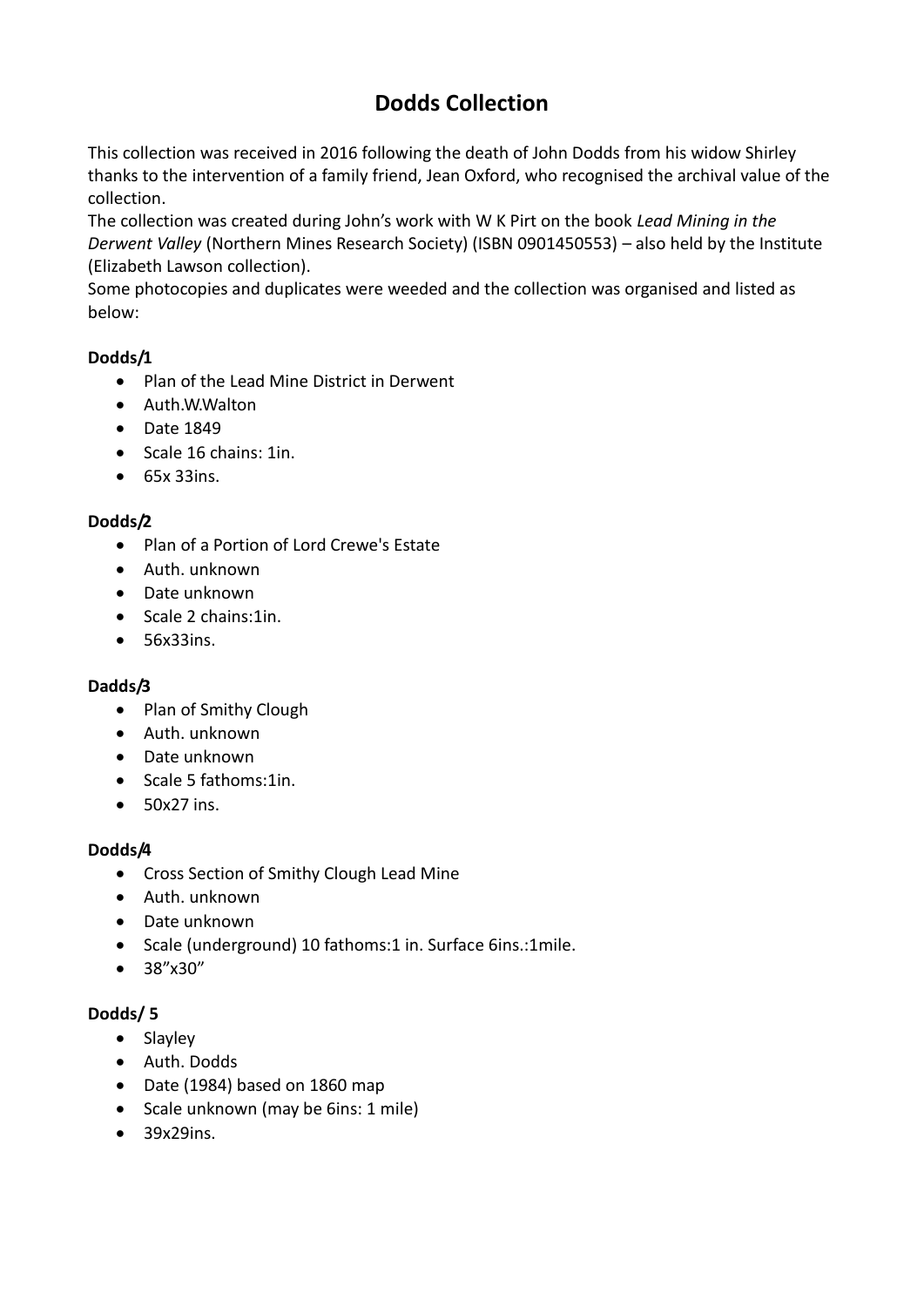#### **Dodds/6**

- Slayley
- Auth. Dodds
- Date 1896
- Scale unknown
- 39x29 ins

## **Dodds/7**

- OS Sheet NZ 05 SE
- Date 1951
- Scale 6ins:1 mile

## **Dodds/8**

- Beamish Lead Mine
- Auth. Dodds
- Date 1983 (copy of 1688 map)
- Scale 3ins: 48 chains
- 38x23ins.

## **Dodds/9**

- Whiteheaps & Sikehead Mine
- Auth. unknown
- Date unknown
- Scale 1/2500
- $\bullet$  28x12 ins.

# **Dodds/10/1**

- **•** British Steel Corporation; Beaumont Mine
- Auth. unknown
- Date unknown
- Scale 1/40 ins
- 57x26 ins.

# **Dodds/10/2**

• Beaumont Mine

# **Dodds/10/3**

• Beaumont Mine

# **Dodds/10/4**

• Beaumont Mine

# **Dodds/10/5**

• Beaumont Mine

## **Dodds 11**

- Ramshaw North Vein
- Auth. unknown
- Date unknown
- Scale 44 fathoms:1in.
- 21x 22ins.